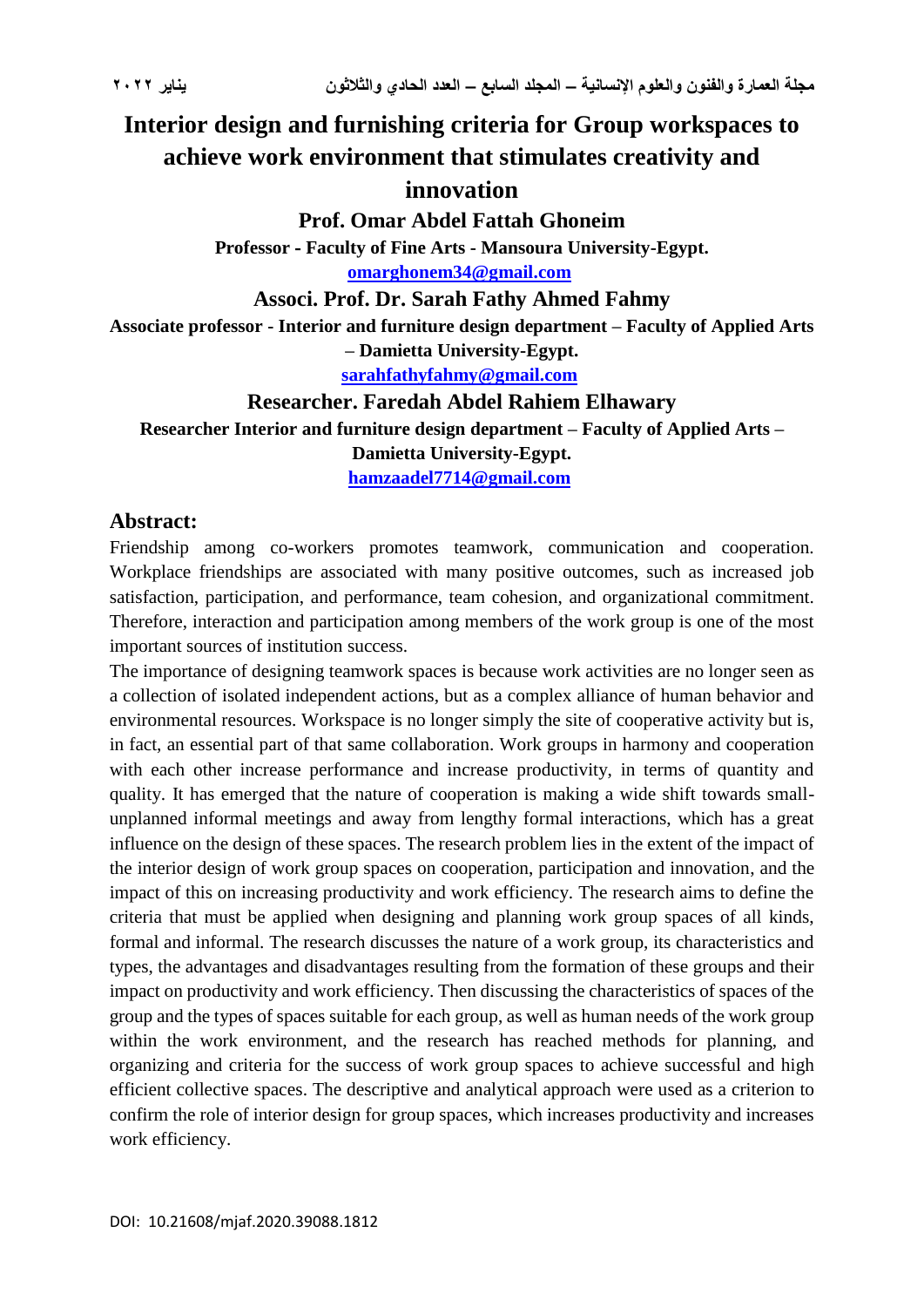### **Keywords:**

Interior design – Furniture Design-Human needs - Work Environment-Environmental design-Creativity and Innovation.

#### **Research problem:**

What is the impact of the internal design of the work group spaces on cooperation, participation and innovation, and the impact of this on increasing productivity and work efficiency?

### **Importance of the research:**

The research is concerned with studying the methods of planning and designing the spaces of the work group to support familiarity, participation and the spirit of cooperation among team members.

#### **Research objectives:**

The research aims to define the criteria that must be applied when designing and planning work group spaces of all kinds, formal and informal, to open horizons for innovation and creativity for the work group, in order to reach the required objectives of institutions and companies.

#### **Research Methodology:**

The research follows the descriptive and analytical approach to explore the importance of providing a meeting space for each team and the interior design elements that contribute to the design of the group space.

#### **Research hypotheses:**

The research assumes that the design treatments for working group meeting spaces, and the provision of special spaces for innovation and creativity, have a great role in pushing the spirit of cooperation and increasing familiarity between workers, which raises efficiency, productivity, innovation and work development.

#### **Research boundaries:**

Spatial boundaries: Administrative spaces.

#### **Research Structure:**

First: What a work group is? Its characteristics, types, advantages and disadvantages.

Second: The characteristics of the work group spaces to stimulate the spirit of cooperation among the members of the work group.

Third: the humanitarian needs and requirements of the work group within the work environment.

Fourth: Criteria for designing spaces for a successful work group.

**Results of the research:** From what was previously mentioned in this study, the following is evident:

1. There is an increasingly clear shift in the workplace from a "me" work environment to an "us" work environment.

2. Business group meetings tend to shift widely towards small, unplanned informal meetings.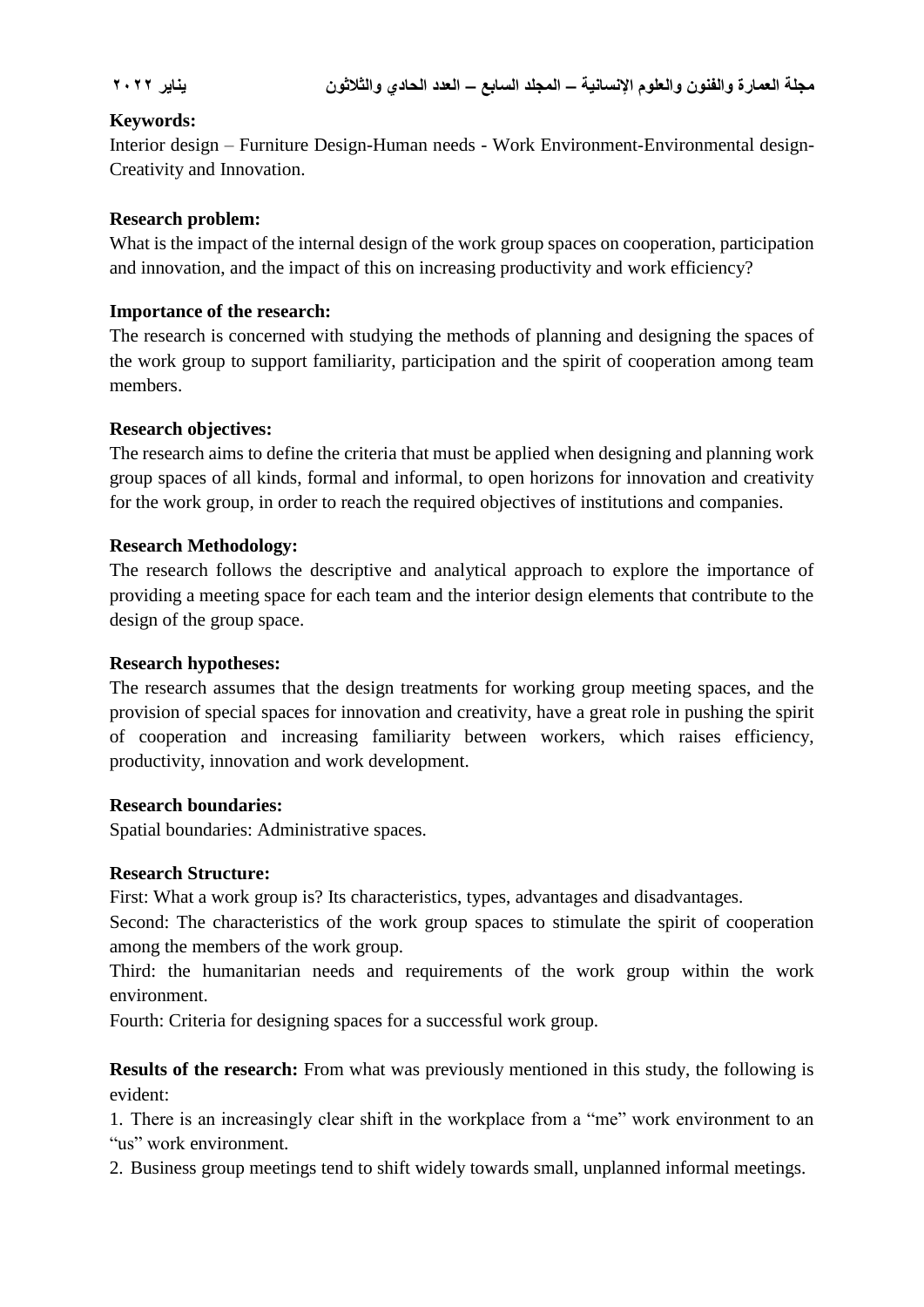3. Control of psychological factors has a great impact on the productivity and comfort of the members of the work group.

4. Following the standards of a successful work environment for the work group has a great impact on stimulating the work group to participate and cooperate.

## **Recommendation:**

1. The scientific departments should focus on studying the foundations of interior design and its trends, to link between them and the design of informal meeting spaces for work teams, especially work groups, and attention to different needs.

2. Administrative institutions have the need to pay attention to more studies and applications on the criteria for success and cooperation of work teams for further development and efficiency of the work of institutions to stimulate creativity and innovation to increase productivity.

## **References:**

## **Arabic references:**

 Alm3amory, hamza solyman Gasem w alme6ery,Mohamed ali 7owdy. "Ather al5asa2a almostadamh fi ale3tedal alsaoty llqa3at alderasya". Magalet gamie3t babel, a3lom alhandasya, al3dd althalth w al3shron (2015): mn P16 to 26.

 Raft, Ali Ahmed. *Tholatit Al2bda3 Alme3mary, Albi2h w Alfra3*. Al qahera: Dar Altahrir lltab3 w Alnashr,(2003).

 Shaty, Amena. *Alth8afa altan6imiya w 3laqateha bdenamekiet jma3h al3mal,* Magestar, Kuliyat al Elom al Insania w al2jtema3ya, kesm al3olom al2jtema3ya, Gamie3t Mohamed Khodeer, bsakra, 2013-2014.

 Fleih, Farouq Abdh w Abd elmaged, Alsyd Mohamed. "*Alslook Altan6imi fi 2daret Al mo2ssat Alta3limih*".oman, Al2rdon: Dar Almysara llnashr w altwzi3 w alteba3h, (2005).

 Niqeti, Noha sa3ed w zeni, Khadejah ahmed. "T2ther saykolojet altasmem alda5lye 3la entagiet alafrad fi al3mal". Magalet al Emara w al Fenoun w al Elom al Insania Al adad althalth (2016): mn P 257 to 272

## **English references**

1. Augustin, [Sally a](https://www.wiley.com/en-eg/search?pq=%7Crelevance%7Cauthor%3ASally+Augustin)nd Frankel, [Neil](https://www.wiley.com/en-eg/search?pq=%7Crelevance%7Cauthor%3ANeil+Frankel) and Coleman, [Cindy.](https://www.wiley.com/en-eg/search?pq=%7Crelevance%7Cauthor%3ACindy+Coleman) *Place Advantage: Applied Psychology for Interior Architecture*, Hoboken, N.J.: John Wiley & Sons, (2009).

2. Ayoko, Oluremi and Ashkanasy, Neal and Jehn, Karen. "Workplace Territorial Behaviors: A Conceptual Model of the Impact of Employees? Territorial Behaviors on Conflict and Outcomes in Diverse Teams". 22nd Annual International Association of Conflict Management Conference, Kyoto, Japan , 29 pages, SSRN library: [Social Science Research Network](https://espace.library.uq.edu.au/records/search?page=1&pageSize=20&sortBy=score&sortDirection=Desc&searchQueryParams%5Brek_publisher%5D%5Bvalue%5D=Social+Science+Research+Network+(SSRN)&searchMode=advanced)  [\(SSRN\).](https://espace.library.uq.edu.au/records/search?page=1&pageSize=20&sortBy=score&sortDirection=Desc&searchQueryParams%5Brek_publisher%5D%5Bvalue%5D=Social+Science+Research+Network+(SSRN)&searchMode=advanced) (15 – 18 June 2009).

3. Backhouse, A & Drew, Paul. "The design implications of social interaction in a workplace setting". Environment and Planning B: Planning and Design. Vol.19, Issue5, September (1992): 573-584.

4. Becker, F, Workplace Planning. "Design, and Management". Advances in Environment, Behavior, and Design. Vol.3, (1991): 115-151.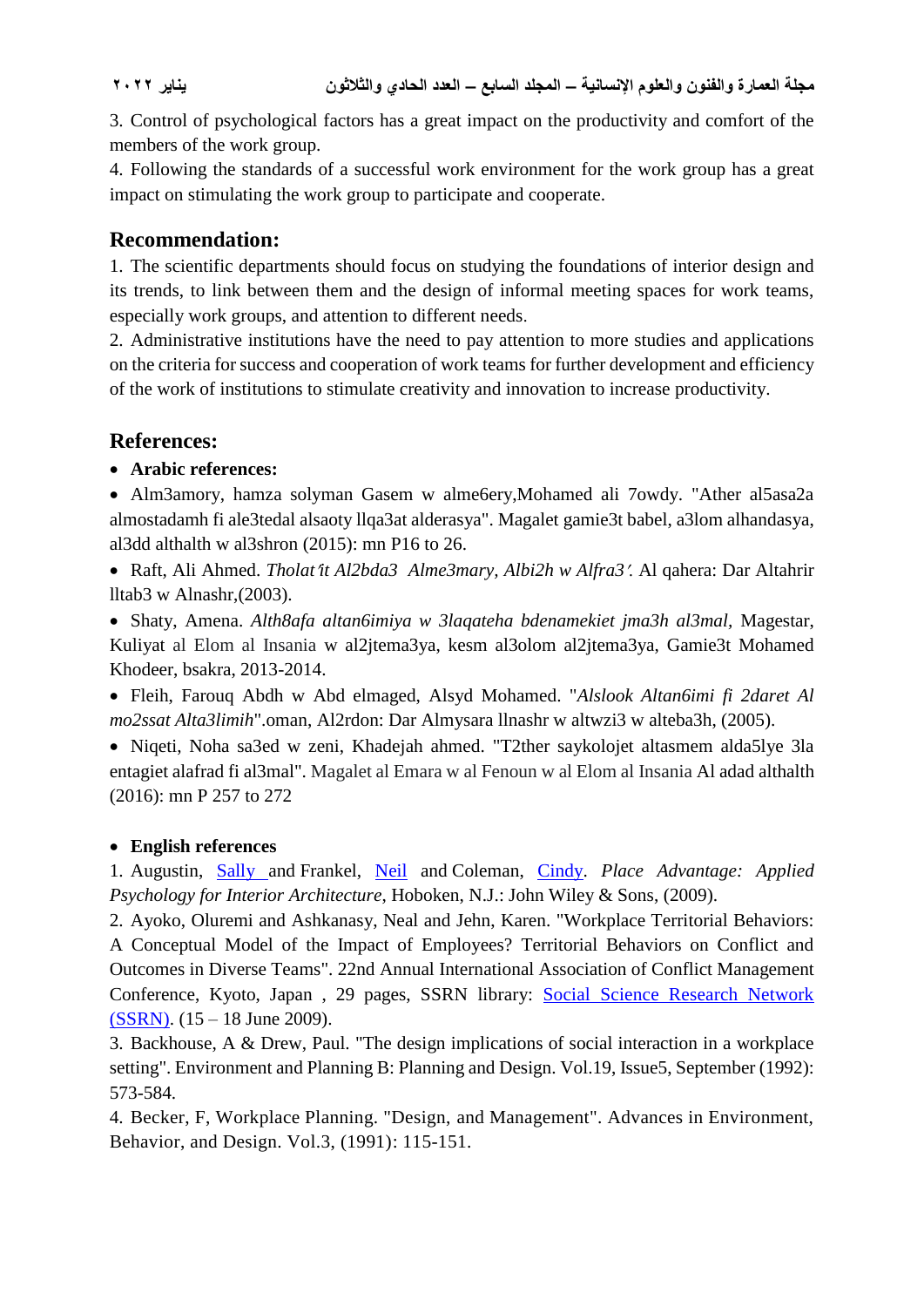5. Bluyssen, Philomena M. *The Indoor Environment Handbook\_ How to make Buildings Healthy and Comfortable*. London: Routledge, (2009).

6. Brunia, Sandra and Gosselink, Anca Hartjes. "Personalization in non-territorial offices: a study of a human need". Journal of Corporate Real Estate, Vol. 11, No. 3, (2009): 169-182.

7. [Bonnes,](https://libgen.is/search.php?req=Mirilia+Bonnes&column=author) Mirilia and [Secchiaroli,](https://libgen.is/search.php?req=+Gianfranco+Secchiaroli&column=author) Gianfranco, *[Environmental Psychology: A Psycho-social](https://libgen.is/book/index.php?md5=1A8C7C7065E7B7ED06619ED837879DD2)  [Introduction](https://libgen.is/book/index.php?md5=1A8C7C7065E7B7ED06619ED837879DD2)*, London: Sage Publications Ltd, (1995).

8. BSBCCMM201A. *Communicate in The Workplace Certificate Ii in Building and Construction*. Australia: Ministerial Corporation, 2012.

9. **Castilla**, M.d.M. and **Álvarez**, J.D. and **Rodriguez**, F. de A. and **Berenguel,** M. *Comfort Control in Buildings*, Verlag London: Springer, (2014).

10. Ching, Francis D. K. *Architecture: form, space & order*. Hoboken, N.J.: John Wiley & Sons, (2014).

11. Deasy, C.M. and Lasswell, T.E, *Designing Places for People: A Handbook on Human Behavior for Architects, Designers and Facility Managers,* New York: Whitney Library of Design, July 1990.

12. Dietrich, Kurt. *Section 4.0: Sociology and Architectural Design, Diploma in architecture*. The Royal Architectural institute of Canada, November (2006).

13. Fabbri, Kristian. *Indoor Thermal Comfort Perception: A Questionnaire Approach Focusing on Children*. Switzerland: Springer International Publishing, (2015).

14. Maher, Alena & von Hippel, Courtney, Individual differences in employee reactions to open-plan offices, Journal of Environmental Psychology 25, Issue2, June (2005): 219-229.

15. Ginn, K.B. *Architectural Acoustics*. Denmark: Bruel & Kjaer, (1978).

16. Gordon, Gray. *Interior Lighting for Designer*. Hoboken, N.J.: John Wiley & Sons, (2015).

17. Knoll, Inc .Creating *Collaborative Spaces that Work*: A Performance-based Approach to Successful Planning. New York: Knoll Workplace Research, (2013).

18. Mathews, Kenneth E. and Lance Kirkpatrick Canon. "Environmental Noise Level as a Determinant of Helping Behavior." *Journal of Personality and Social Psychology* 32, No. 4 (1975): 571-577.

19. McClure, Wendy R. and Bartuska, Tom J. *The Built Environment: A Collaborative Inquiry into Design and Planning*. Hoboken, N.J.: John Wiley & Sons. (2007).

20. Mitton, Maureen and Nystuen, Courtney. *Residential Interior Design A Guide to Planning Spaces*. Hoboken, N.J.: John Wiley & Sons, (2016).

21. Neufert, E. and Neufert, P. and Baiche, B. and Walliman, N. *Architects' data*. Oxford: Blackwell Science, (2000).

22. Olgyay, Victor. *design with climate*. Oxford: Princeton University Press, (1963).

23. Ormandy, David and Ezratty, Véronique. *Thermal Discomfort and Health: Protecting the Susceptible from Excess Cold and Excess Heat in Housing*. advances in Building Energy Research, Vol. 10, Issue1 (2016): 84-98.

24. Özdamar, Melek and Umaroğullari, Filiz. "Thermal Comfort and Indoor Air Quality". International Journal of Scientific Research and Innovative Technology 5, No. 3, March (2018). 90-109.

25. Pickard, Quentin. *The Architects' Handbook*. Berlin, Germany: Blackwell Science Ltd, (2002).